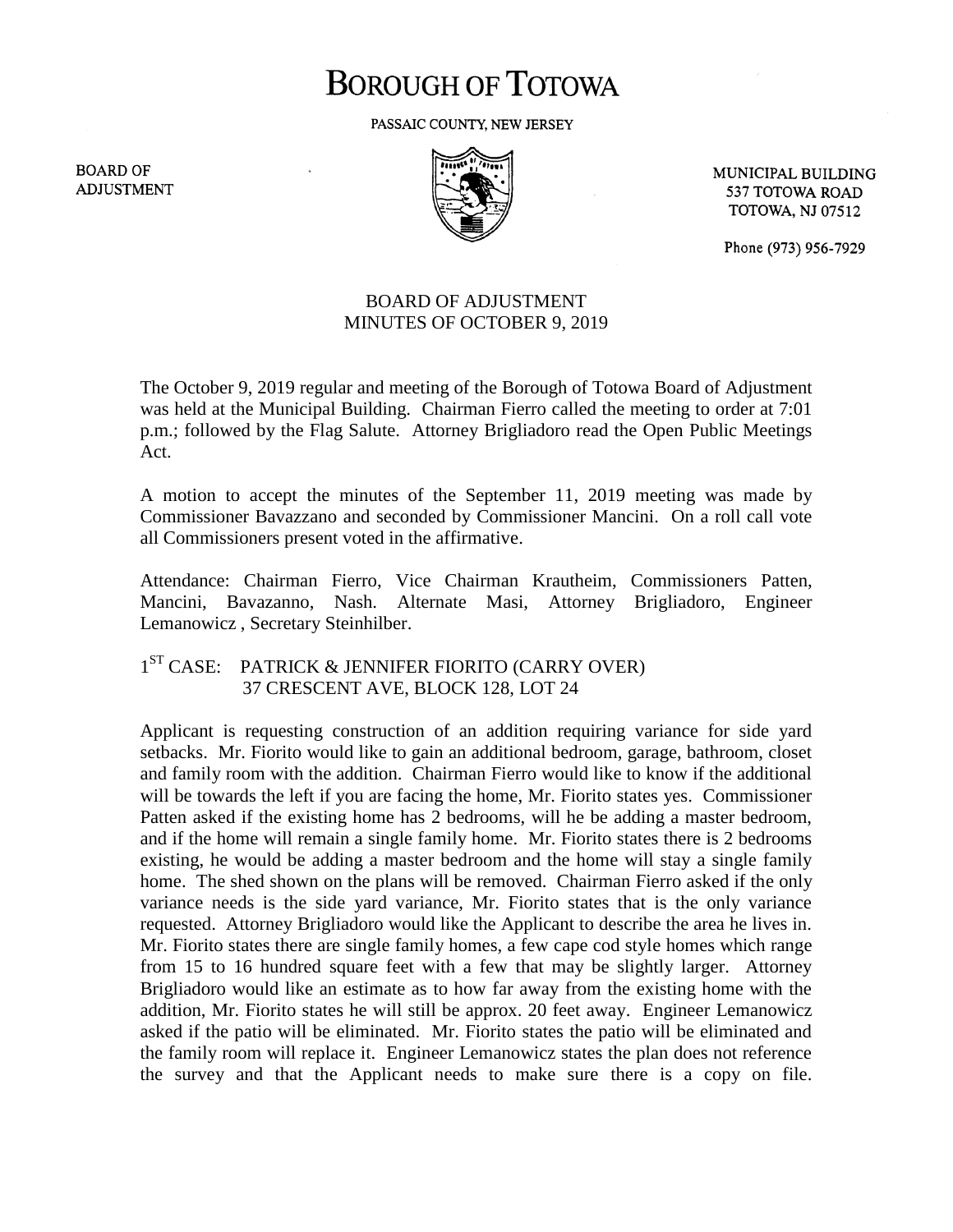Commissioner Patten asked about the deck for the pool is not on tonight's application, Mr. Fiorito states it is not.

At this time the meeting is open to the public, there is no public to be heard Commissioner Patten makes a motion to close the public portion of the meeting.

Attorney Brigliadoro reviews the application to grant variance for side yard setback where a minimum of 8 feet on one side and 4 feet on the other side is required and Applicant is requesting 5.08 feet on one side and less than 8 feet on the other.

A motion to approve the application was made by Vice Chairman Krautheim and seconded by Commissioner Nash. Application passed 7-0 at 7:71 P.M.

## 2<sup>ND</sup> CASE: MICHAEL HAMMER (CARRY OVER) 105 JEFFERSON PLACE, BLOCK 39, LOT 10

Attorney Fiorella reviews the application, the Applicant is requesting a sub-division of conforming lot into 2 non-conforming with construction of a single family home with variances for F.A.R., maximum height, pre-existing non-conforming 2 family, for parking and any other variances that may be required. Lot 9 and 10 were created in 1929, the lots were subdivided to two 50 x 100 lots-when same owner owns both lots it is essentially considered one lot each being 50 x 100. The existing lot is on lot 10 but lot 9 contains a curb cut for a house that was never built and water lines for a house that was never built. All variances are D-3 that are needed for this application.

- 1. Ordinance is for 7,000 square feet where lot 10 is 5,000 square feet and lot 9 is 5,000 square feet.
- 2. Lot width is 70 feet required and each lots are 50 feet because that is the way the lots are set up
- 3. Depth required to be 90 feet and both lots exceed that
- 4. Front yard set backs are exceeded
- 5. Side yard is exceeded by 60%
- 6. Rear yard should be 20 feet and the applicant has 28 feet and 39 feet
- 7. Height variance requested is approx. 38 feet where 30 feet is allowed
- 8. Impervious coverage-only 40% of impervious coverage
- 9. F.A.R. the ordinance is 40% where the total is 2,580 square feet which is 52% on lot 9-lot 10 house is existing

Charles Stewart, Planner and Engineer, graduated in 1987 from New Jersey Technology Institute for Civil Engineering. Attorney Brigliadoro states he reviewed the notice and the Board does have jurisdiction to proceed with the application. Mr. Stewart explains the Applicant is proposing for lot 9 a two story brick and frame dwelling. The property rises up then levels-the proposed home will somewhat mimic the home on lot 10. Exhibit A1 is the plot plan for block 39 lot 9 and 10 which is dated May  $8<sup>th</sup>$ , 2019. The homes surrounding this application are 50 x 100 foot lots. Lot 9 is 44% impervious coverage. The R-7 residential zone required 7,000 square feet, this application will be 5,000 square feet for per lot. There is an existing curb cut and existing water service on lot 9 and most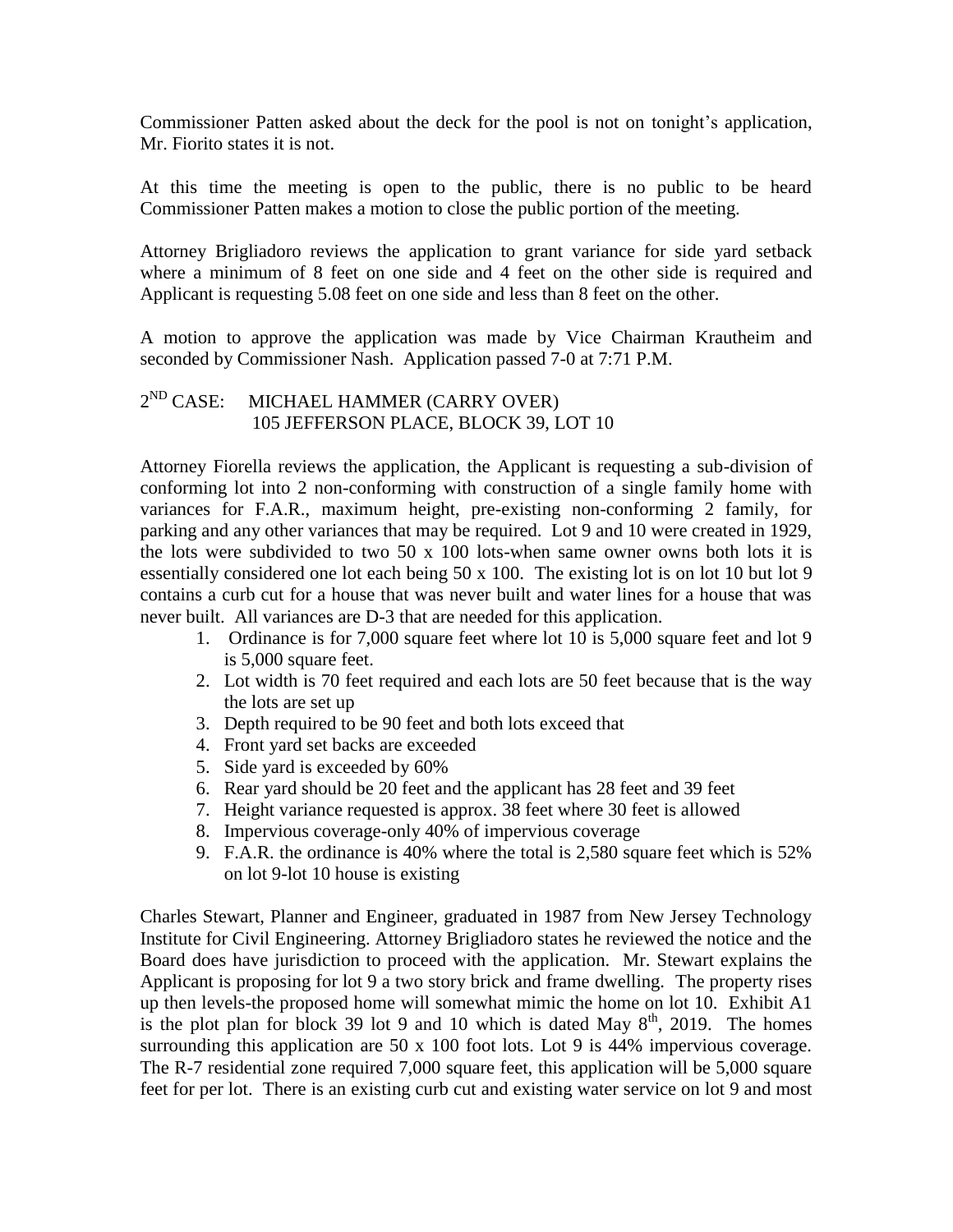likely an existing sewer but they have not located that yet. Commissioner Mancini asked if the height in front is 38 feet, what is the height in the back, (approx. 30 feet). Engineer Lemanowicz asked what the slope of the driveway is (approx.  $3\frac{1}{2}$  %). Engineer Lemanowicz suggest knocking that down to 1%. Commissioner Patten asked about the storm water management (the applicant will comply with whatever the town requires). Commissioner Patten suggest the roof drain can go into seepage pits if need be. Attorney Brigliadoro asked is the homes on the same side of the street if they grade up (to the west they do then they level out as you fo away from Union Blvd). Vice Chairman Krautheim asked, if the F.A.R. is 52% where 40% is required, would you consider minimizing it (the architect should address that).

Michael Hammer, was sworn in by Attorney Brigliadoro, has been a builder for 30 years and a licensed builder in New Jersey since 1999. Mr. Hammer is also a licensed master plumber and contractor. Mr. Hammer will be using Belgium block for the retaining wall. Attorney Fiorella asked Mr. Hammer some questions.

- 1. Did you do the inspection on lot 9 (yes).
- 2. Is there a curb cut (yes).
- 3. Is there a water connection (yes).
- 4. Did you provide a copy of your deed to the property (yes).

Exhibit A2 is the deed dated July 12, 1929 showing lots 9 and 10.

Jose Carballo, Architect, was sworn in by Attorney Brigliadoro. Mr. Carballo graduated from NJIT in 1980 and has been licensed since 1986. The new construction will consist of a 30 x 43 home, the first floor will consist of a foyer, living room, dining room, kitchen, half bath, pantry, and guest closet totaling 1,290 square feet. The second floor will consist of three bedrooms, walk in closet, and two bathrooms totaling 1,290 square feet. Total of both floors are 2,580 square feet with gives an F.A.R. of 52%. The elevation plan shows the grading of the property. Commissioner Nash asked if all the bedrooms are on the second floor (yes), and if there is any laundry shoot to the basement (no, but that is a good idea). Engineer Lemanowicz asked if the distance form the first floor to the second floor ceilings are 9 feet (yes). Engineer Lemanowicz suggest lowering the driveway 1 foot and taking 2 feet of the roof pitch. Exhibit A3 is 4 photos.

Photo 1-is the front of the new lot, lot 9

Photo 2-frontage of the lot-home to the left is lot 10 and curb cut

Photo 3-existing home on lot 10

Photo 4-Garage on lot 10

Commissioner Patten asked the about photo 2, it shows lot 8 is lower than the house on lot 10, he is concerned about taking 25 feet of dirt off the property and the walls. Commissioner Mancini asked if the house on lot 10 is 38 feet high (yes). Attorney Brigliadoro summarizes the application. Chairman Fierro asked if there is a need for the application to come back with new plans.

Commissioner Patten makes a motion to carry this application to next month's meetinghe would like to see a storm water management report and for the Applicant to get closer to the towns ordinance for F.A.R. and height. This motion was seconded by Commissioner Bavazzano.